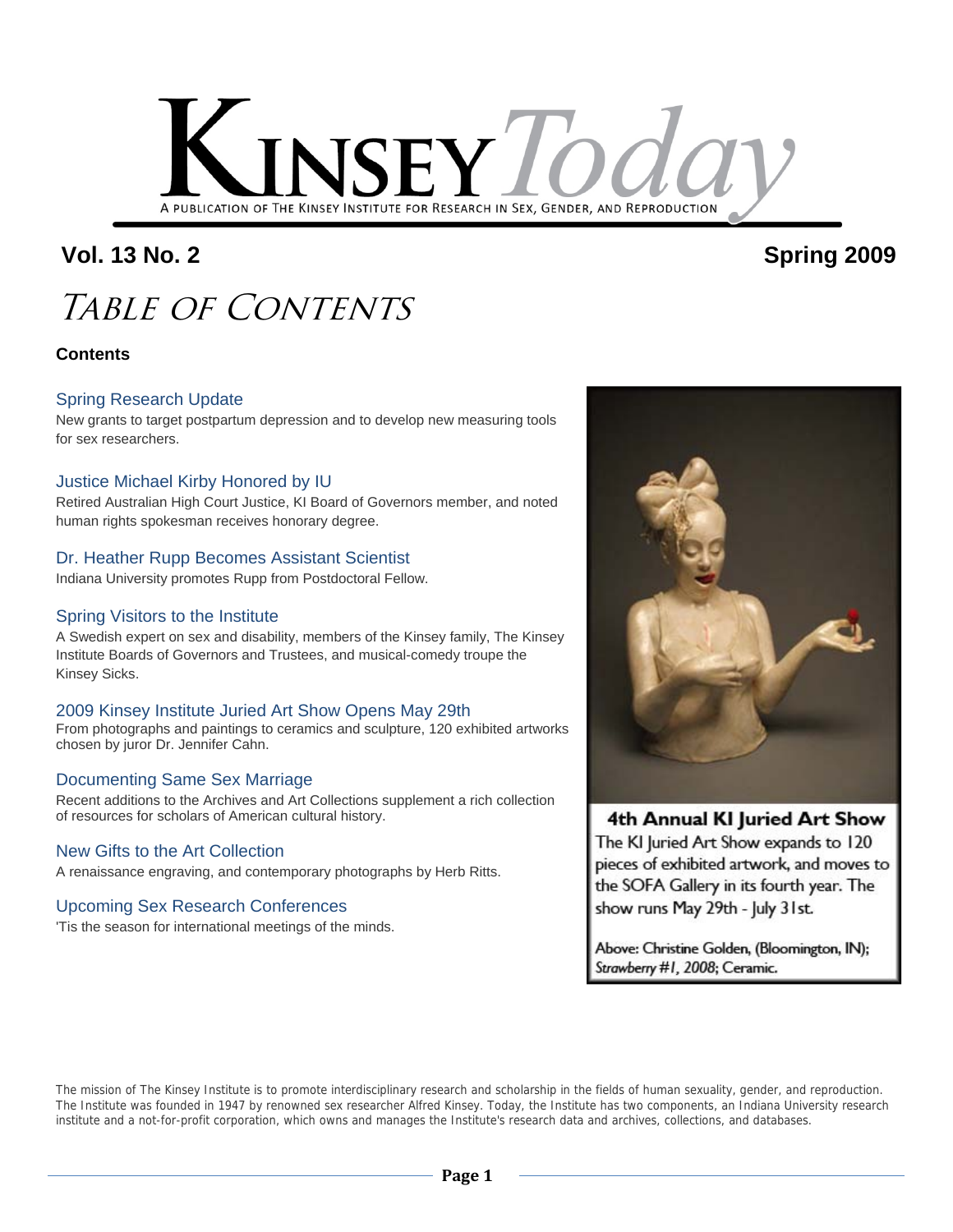#### **Spring Research Update**

#### *When The Baby Blues Linger – Investigating Postpartum Depression*



The birth of a child for many couples and families is a time of celebration. Yet, 10‐15 percent of new mothers are overwhelmed with negative emotions and anxiety and may have trouble sleeping or lose their appetite for an extended period of time. It's a condition known as postpartum depression (PPD), a condition that can interfere with a new mother's ability to care for her baby.

Heather Rupp, assistant scientist at The Kinsey Institute for Research in Sex, Gender and Reproduction, has received a grant from the National Institute of Mental Health (NIMH) to study the mechanisms behind postpartum depression.

"Not only can postpartum depression interfere with a new mother's ability to care for her newborn, it can be confusing and misunderstood by the woman and her family," Rupp said. "My colleagues and I will be investigating whether oxytocin, a hormone that reduces the physiological stress response and promotes social bonding, buffers new mothers against depression through its influences on their

**Photo by Tim Simpson/Flickr**

neural responsiveness to stress, and whether this process is disrupted in some way in women suffering from postpartum depression."

Co-investigators are Julia Heiman, director of the The Kinsey Institute; Thomas James, assistant professor in the Department of Psychological and Brain Sciences and Kinsey Institute research fellow; Dale Sengelaub, professor in the Department of Psychological and Brain Sciences and Kinsey Institute senior research fellow; Ellen Ketterson, professor in the Department of Biology and Kinsey Institute senior research fellow; and Beate Ditzen, researcher at The University of Zurich in Switzerland.

The prefrontal-limbic system is a part of the brain that may be involved in maternal behavior. New mothers generally show changes in the responsiveness of the prefrontal‐limbic system to infants in ways that differ from women who have not just given birth. New mothers may also show less sensitivity to stress. Additionally, women who suffer depression outside of the postpartum period show heightened responsiveness of the prefrontal‐limbic system in response to stress, suggesting an overlap in circuits critical to maternal behavior and those altered by depression. It is unknown whether changes in this prefrontal limbic system are related to postpartum depression (PPD).

The mechanism for altered neural responsiveness in the postpartum period may involve oxytocin, which also occurs at higher levels in new mothers. It is hypothesized that this makes the new mother less affected, generally, by negative stressors from the outside world, but more responsive to her infant.

The study will involve three groups of women -- new mothers who are not depressed, new mothers with PPD, and women who have never given birth. Using fMRI technology, Rupp and her colleagues will compare brain activity in the three groups in response to a series of images. Some of the women will also receive an oxytocin nasal spray. The study results will provide a better understanding of brain activity in women with postpartum depression, and the role of oxytocin in the early stages of motherhood.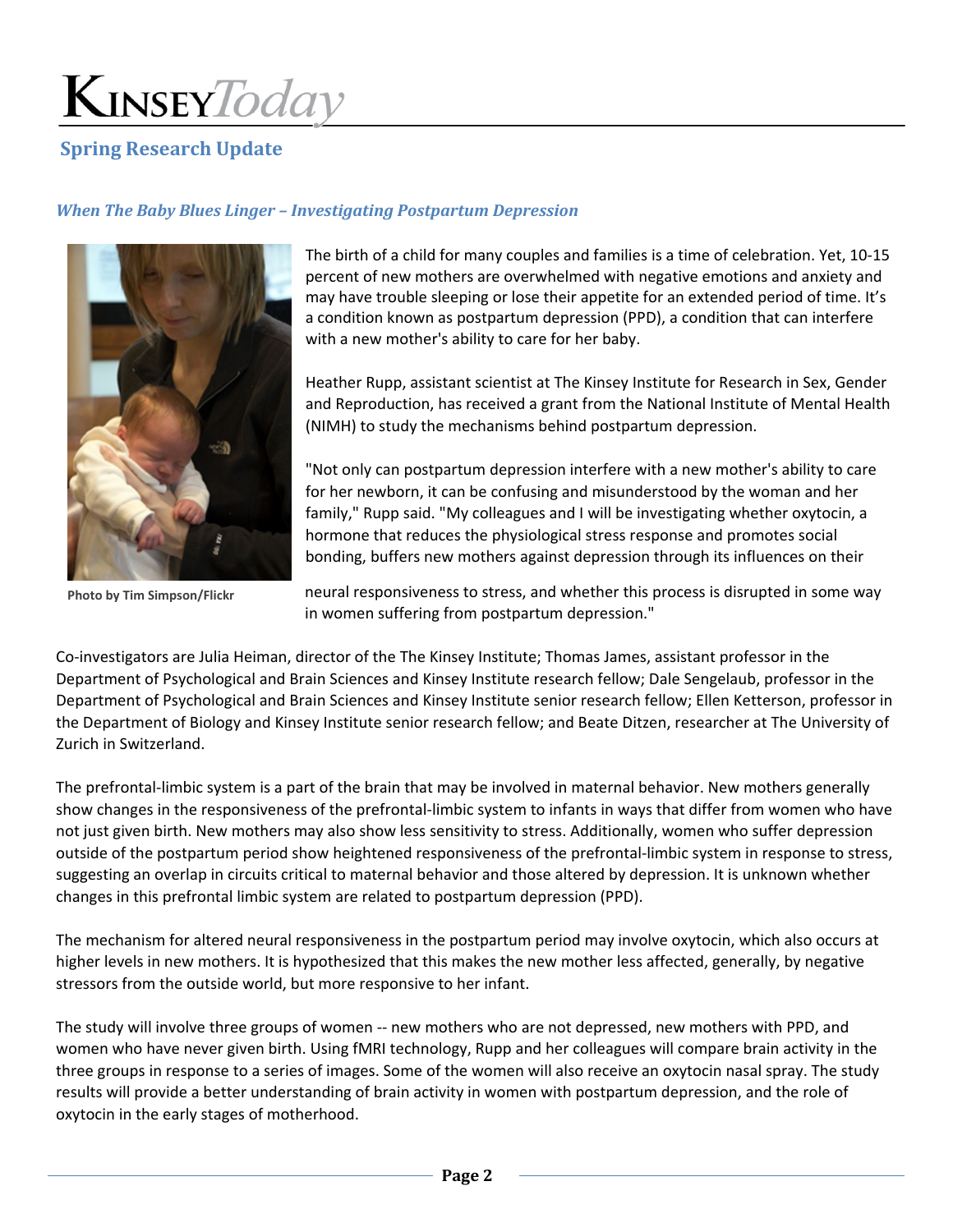#### **Spring Research Update (cont.)**

#### *Developing Better Tools to Measure Female Sexual Response*

One of the challenges of research into issues of female desire and sexual response is the lack of instruments that accurately capture the complex interplay of genital changes in women. Most research instruments are only able to monitor one parameter at a time and are not easily combined with additional sources of stimulation needed, for example, to study the role of sexual arousal in anorgasmia.

Kinsey Institute researchers Drs. Erick Janssen and Julia Heiman, together with Dr. Ben Sachtler of Corpora Systems, Inc. and Wendy Kinsey Corning, M.D., are pursuing a project to develop a new instrument that can monitor several parameters in female genitalia simultaneously. The new device facilitates clitoral and vaginal stimulation and measurements that are less intrusive during more advanced stages of arousal.

The project has already moved through Phase 1, which involved testing a fully functioning prototype. Users likened fitting the vaginal probe to inserting a menstrual tampon, which suggests it will be easy for subjects to use. In Phase 2, the system will be refined and tested more extensively, in a larger group of women. The result would be an instrument that could be used in both basic and clinical research, with potential for direct application in clinical practice as well. The study is funded through the National Institute of Diabetes and Digestive and Kidney Diseases, NIDDK, a division of NIH.

**. . . . . . . . . . . . . . . . . . . . . . . .**

#### **Justice Michael Kirby Honored by IU**

On May 9th, 2009, noted international human rights advocate the Honorable Michael Kirby, recently retired from the Australian High Court and a former member of the KI Board of Governors, received an honorary Doctor of Laws degree from Indiana University, and addressed students at IU's graduation ceremony.

*You can listen to an excerpt of Justice Kirby's 2009 commencement speech online at http://broadcast.iu.edu/ceremon/comm2009/kirby\_short\_2.asx*

Michael Kirby served as a Justice of the Australian High Court from 1996 to 2009. As a prominent jurist, he asserted the importance of the independent judiciary: "Judges are not there to do the popular thing. They are to do what they consider is right and required by law. And the fact that other people may disagree with it doesn't disturb your psyche in the slightest. They may be right, they may be wrong, but your duty is to do what you think is right."  $1$ 

His strong voice for human rights has been a hallmark of his legal career, and at **Indiana University commencement,** on May 9,

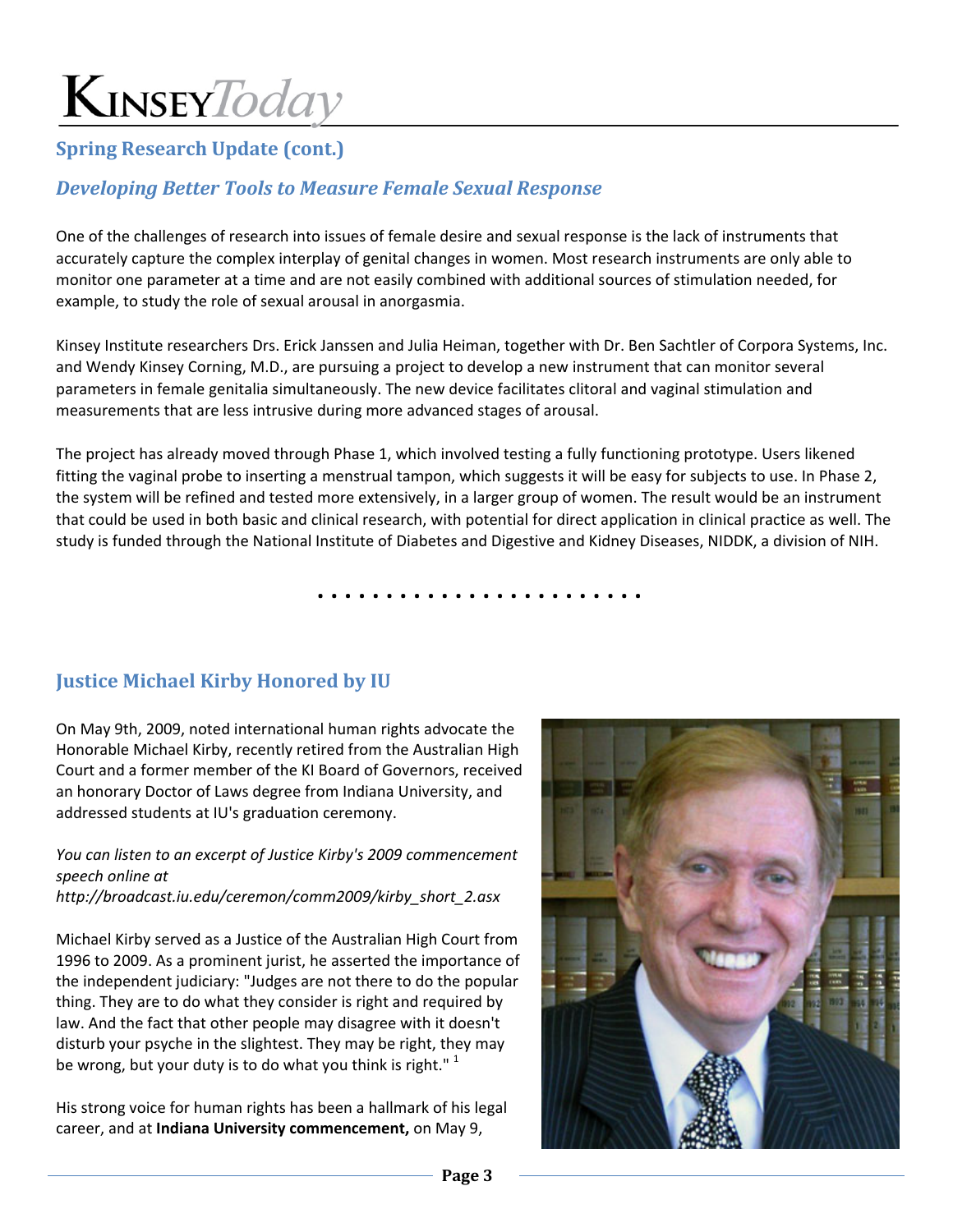2009, he spoke about his debt to Alfred Kinsey and to IU President, Herman Wells, who defended Kinsey's right to research sexual behavior, and to exalt The Kinsey Institute:

He spoke up for The Kinsey Institute as an international center of sex research:

on Sen deproduction is not sufficiently loved and wilder throubord. It wished and cherished and wilder "..." " appreciated in Indiana University. Maybe some people still feel ashamed, embarrassed. So I have come back to Bloomington, once again, to tell them to get over it. And to tell you how important the research done in this place has been for me and for millions of people like me and their loved ones in the four corners of the world. For people you and I will never know. For people often threatened with violence and even death. For people who hide their face and who suffer stigma and who are outcasts, in a kind of international sexual apartheid. For people who are frightened, above all, about their own reality. It is Kinsey and Wells of Indiana University who brought those people hope and dignity. I can tell you, it is a most precious gift. It has helped to change the world. Indiana USA and its great *University can be proud of the contribution." <sup>2</sup>* 

These strong words and bold public pronouncements are not new to those who have followed Kirby's support of human rights at home and abroad.

At home in Australia, he was part of seminal decisions regarding aboriginal rights, and in 1991, was awarded the Australian Human Rights Medal. In the international sphere, he served as the UN Special Representative for Human Rights in Cambodia from 1993 to 1996, and was a member of the UNESCO International Bioethics Committee from 1995 to 2005, where he chaired the group that drafted the Universal Declaration of Bioethics and Human Rights, adopted in 2005.

Mr. Kirby's influence has been felt in the domain of sexuality rights and research. He served as a member of the Inaugural Global Commission on AIDS of the World Health Organisation in 1988‐92. From 1984 to 2001, he served on the International Commission of Jurists, an international human rights non‐governmental organization, and as President encouraged the inclusion of human sexuality among human rights. In 2001‐2 he was chairperson of the UNAIDS Expert Panel on HIV Testing of United Nations Peacekeeping Operations, and in 2004 became a member of the UNAIDS Global Reference Panel on HIV/AIDS and Human Rights.

When asked in a 2004 interview what inspired him, Justice Kirby replied, "... Love of fellow human beings. Of an appreciation of justice. A feeling that I have a duty and an opportunity, within the law, to do what I can to prevent the pain and misery and sense of awfulness that injustice can cause.  $\cdot$ ."<sup>3</sup>

<sup>1</sup> *Interview with Justice Michael Kirby: Leadership*, High Court of Australia, 29 March 2004.

<sup>2</sup> *Indiana University Commencement Address, May*, 2009. (PDF)

<sup>3</sup> *Interview with Justice Michael Kirby: Leadership*, High Court of Australia, 29 March 2004.

#### **More About Michael Kirby Available On The Web:**

#### Indiana University Commencement Address, May 9, 2009 (PDF)

http://www.kinseyinstitute.org/newsletter/sp2009/Justice%20Michael%20Kirby%20- %20INDIANA%20UNIVERSITY%20COMMENCEMENT%20ADDRESS%20MAY%202009.pdf

*IU Home Pages*, April 2009: http://newsinfo.iu.edu/news/page/normal/10575.html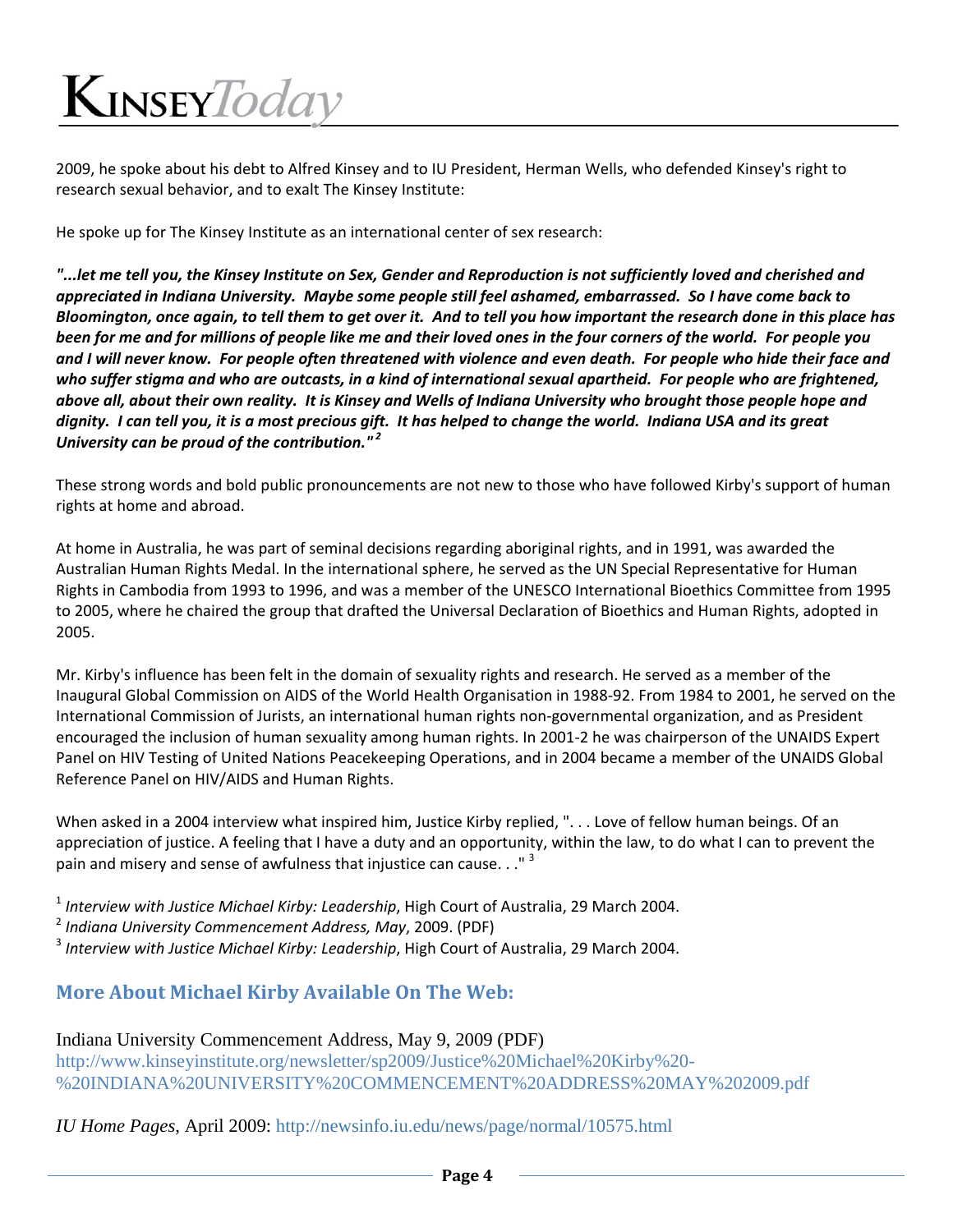#### **More About Michael Kirby Available On The Web, continued:**

Australian High Court transcripts and list of speeches by former Justice Kirby: http://www.hcourt.gov.au/publications 05 2.html#MichaelKirby

#### **Watch Mr. Kirby's October 2006 Branigan Lecture presented at IU:**

Alfred Kinsey and His Continuing Impact on the Human Rights of Sexual Minorities http://video.indiana.edu:8080/ramgen/ip/ias/Michael\_Kirby\_Lecture.rm (RealPlayer Video)

**. . . . . . . . . . . . . . . . . . . . . . . .**

#### **KI Appoints Dr. Heather Rupp to Assistant Scientist**



**KI congratulates Dr. Rupp on her new appointment.**

The Kinsey Institute is pleased to announce the appointment of Dr. Heather Rupp as Assistant Scientist. A graduate of Emory University, Dr. Rupp first joined The Kinsey Institute and Indiana University in 2007 as a Research Fellow at The Kinsey Institute and the Center for the Integrative Study of Animal Behavior at IU.

Through her postgraduate career, she investigated the influence of hormones in the brain on sexual behaviour. Her recent research has included an eye-tracking study comparing reactions to visual sexual stimuli in men and women, and a project using fMRI technology to track neural activation in women in response to pictures of men's faces.

Dr. Rupp is currently involved in a new investigation into possible hormonal factors that contribute to the development of postpartum depression in some new mothers. You can read more about it in our newsletter article on new research.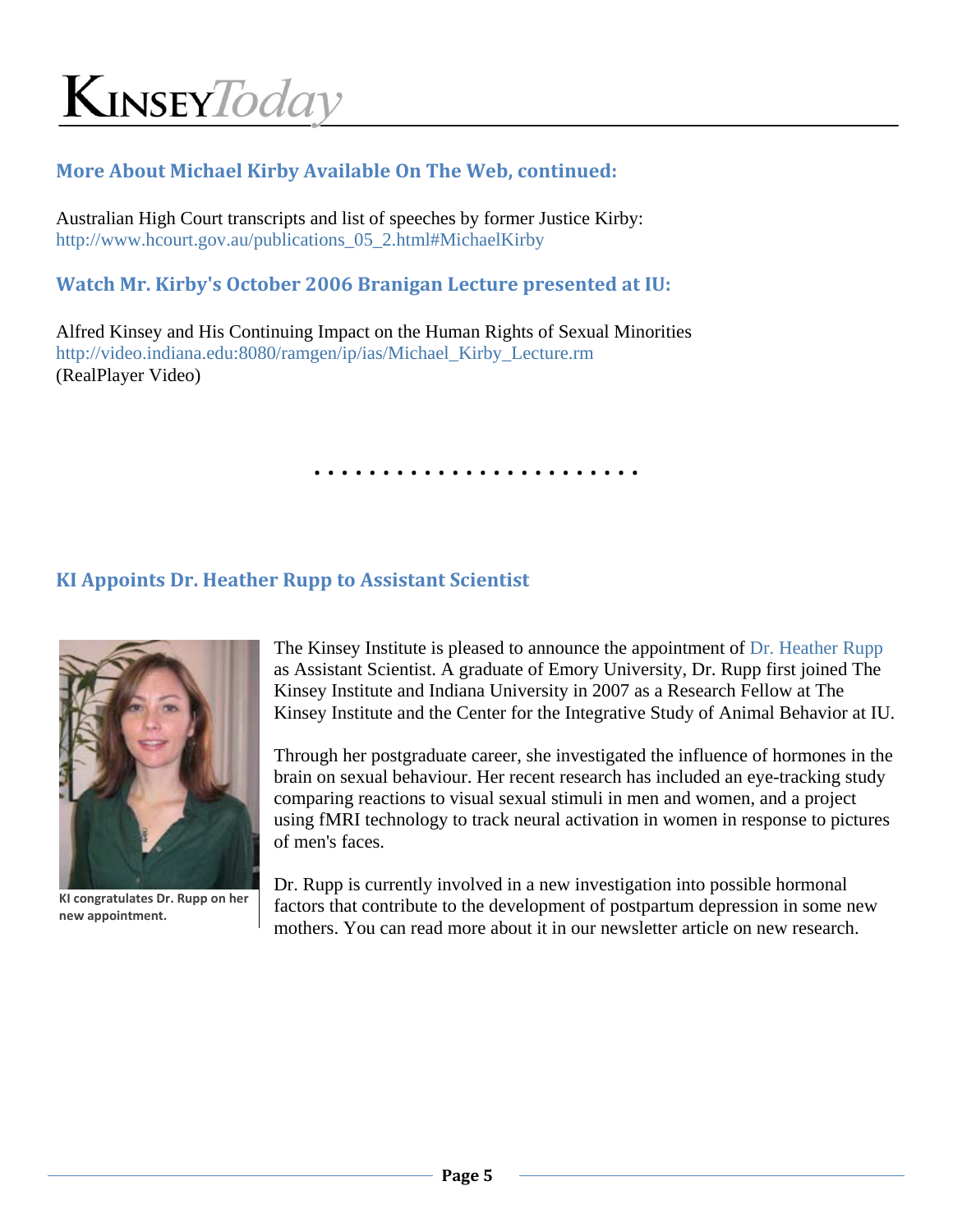#### **Spring Visitors to the Institute**

In May, The Kinsey Institute welcomed Dr. Charlotta Löfgren‐Mårtenson as Visiting Scholar from Malmö University in Sweden. Dr. Löfgren‐Mårtenson is an Associate Professor in Health and Society with specialization in sexology, and is the program coordinator of the Masters In Sexology program at Malmö, established in 2007.

Dr. Löfgren‐Mårtenson is interested in the sexuality of young people with intellectual disabilities, experience of pornography among youth in Sweden, and love and sexuality on the internet. She has published on her research, and has also written material for popular audiences, such as *A Handbook on Sex Education in Special Schools*.

At the KI, Dr. Löfgren‐Mårtenson is collaborating on research and education between the KI and Malmö. While in Bloomington, she was conducting research on disability inclusion in original Kinsey data and codebooks, and attended seminars with researchers and students. She also presented a seminar, *"May I?" Sexuality and Love in a New Generation with Intellectual Disabilities* which will soon be available on the KI website.



**KI Visiting Scholar Dr. Charlotta Löfgren‐ Mårtenson of Malmö University, Sweden.** 



*Left to right*: Anne Kinsey Call, Kevin Kinsey, Lisa Kinsey Weber, and Wendy Kinsey Corning, M.D.

In April, members of the Kinsey family came by for a tour of The Kinsey Institute. Alfred ("Prok") and Clara ("Mac") Kinsey's daughter Anne and grandchildren from Michigan, Ohio and Indiana toured the Institute, where they met with staff and researchers, sharing stories and viewing documents and photographs from the archives and collections.

April also brought the The Kinsey Institute Board of Governors and Board of Trustees to Bloomington for a semi‐annual meeting. The Kinsey Institute boards draw their members from a variety of professions and expertise; they advise the Institute and oversee the growth, protection, and use of research and collections.

Lauren Robel, Dean of the Mauer School of Law at Indiana University, and Claude Cookman, professor in the Indiana University School of Journalism, lead the institute's Board of Governors and Board of Trustees. Michael Sherrod, chair‐ elect of the Board of Governors, specializes in digital communities, and has worked as vice-president at AOL, The Generations Network, and Examiner.com.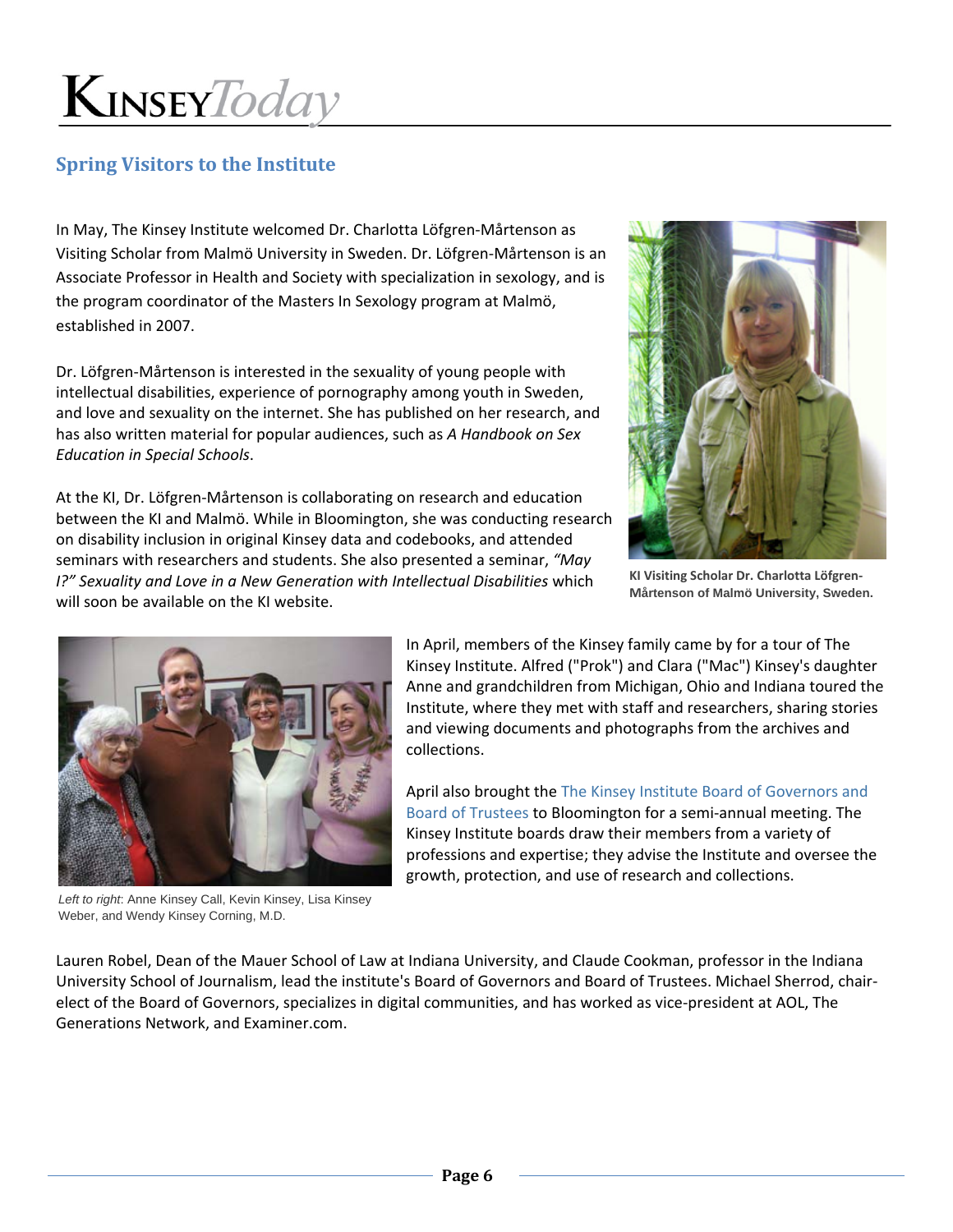

#### **Spring Visitors to the Institute (continued)**



*Left to right:* Board of Trustees Chair Professor Claude Cookman, Board of Governors Chair Dean Lauren Robel, and Board of Governors Chair-Elect Michael Sherrod.



Above: KI Senior Research Scientist Dr. Virginia Vitzthum speaks about her research at the fall 2008 Board of Governors and Board of Trustees joint meeting.



In February, members of the Kinsey Sicks Dragapella Barbershop Quartet were in town for the Midwest Bi Lesbian Gay Trans Ally College Conference, and came by to visit the Institute. Drawing their name from the "Kinsey scale," the group presents current issues in sexuality, gender and politics through music and humor. Even off the stage, they are entertaining, and certainly livened up the day as they toured the gallery and met KI staff.

*Left:* The Kinsey Sicks, with LZ Granderson of ESPN.

. . . . . . . . . . . . . . . . . . . . . . . . .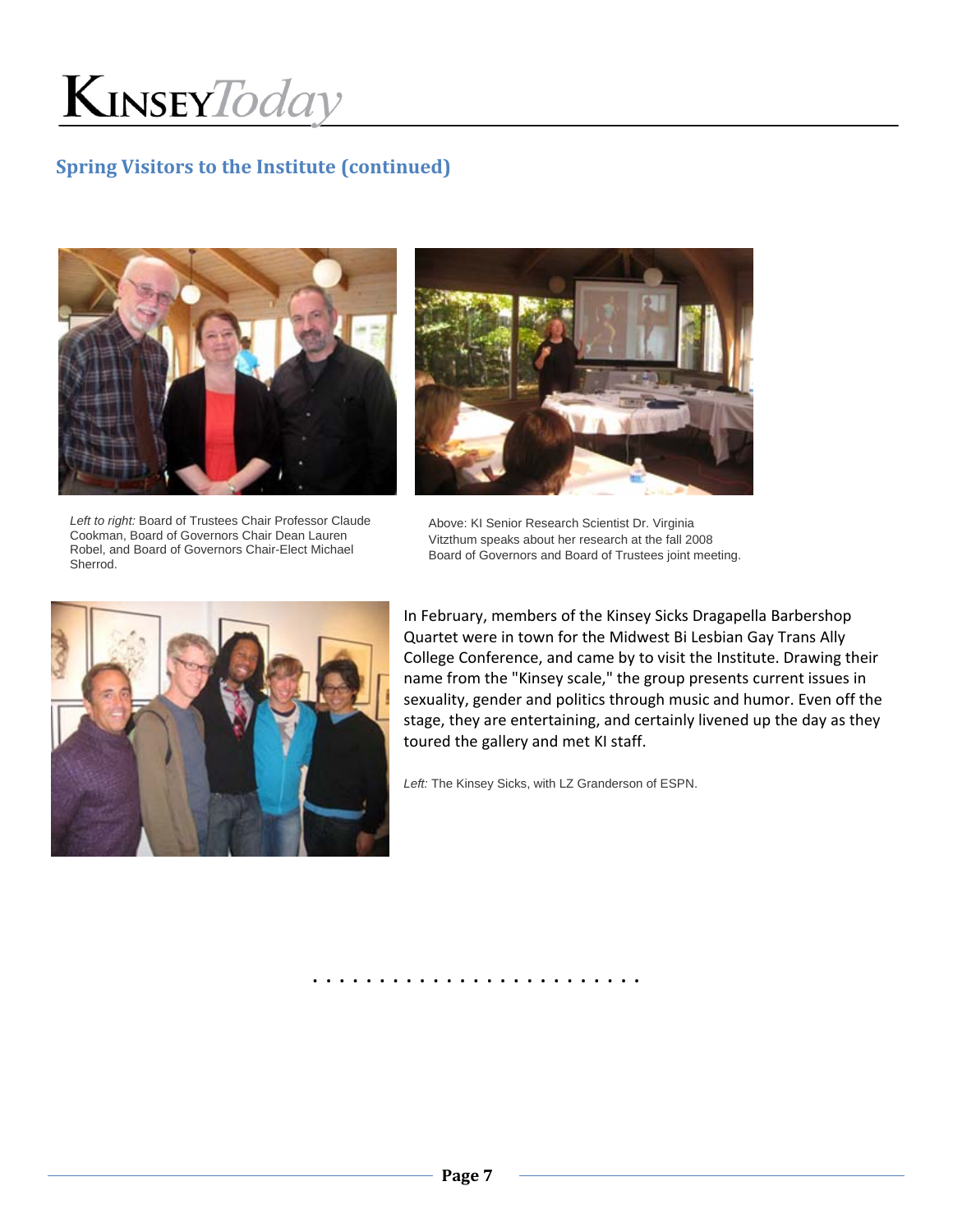#### **Fourth Annual Kinsey Institute Juried Art Show Opens May 29th**

*The Kinsey Institute 2009 Juried Art Show* features paintings, prints, photographs, ceramics, wearable art, metalwork, fiber art, and video installations by a mix of local, national, and international artists. The artworks explore themes related to sex, gender, eroticism, reproduction, sexuality, romantic relationships, and the human figure. The juror for the 2009 competition was Jennifer Cahn, an art historian who is the curator at the Brownsville Museum of Fine Art in Texas.



*The Kinsey Institute Juried Art Show* is marking its fourth year with a change of venue. Due to the ever increasing number of submissions, a larger space was

*Above:* Cara Jung (Erie, Pennsylvania); *Tit Tats: Juicy Orange,* n.d*.*; Slip cast and assembled stoneware.

needed to allow more works to be accepted for the exhibition. Moving the show from The Kinsey Institute to the Indiana University School of Fine Arts Gallery has allowed it to expand from 80 pieces in last year's exhibition to 120 artworks in this year's show.



*At left:* Sarah Taavola (Hartland, Wisconsin); *Will You Malign Me? (Part 2),* 2009*;* Digital photograph.

The SoFA Gallery, located in the Fine Arts Building at 1201 E. 7th Street in Bloomington, is open noon to 4:00 Tuesday through Saturday. A public reception for the 2009 Juried Art Show will be held on Friday, May 29, from 7:00 pm to 9:00 pm at the SoFA Gallery.

In addition, The Kinsey Institute welcomes out of town visitors and others to see the *Eros in Asia* exhibition in The Kinsey Institute Gallery at an open house on Saturday, May 30.

Visit the Kinsey Institute Juried Art Show website for more information on artworks and planned events online at the Kinsey Institute website at www.KinseyInstitute.org/services/gallery/jeas.

. . . . . . . . . . . . . . . . . . . . . . . . .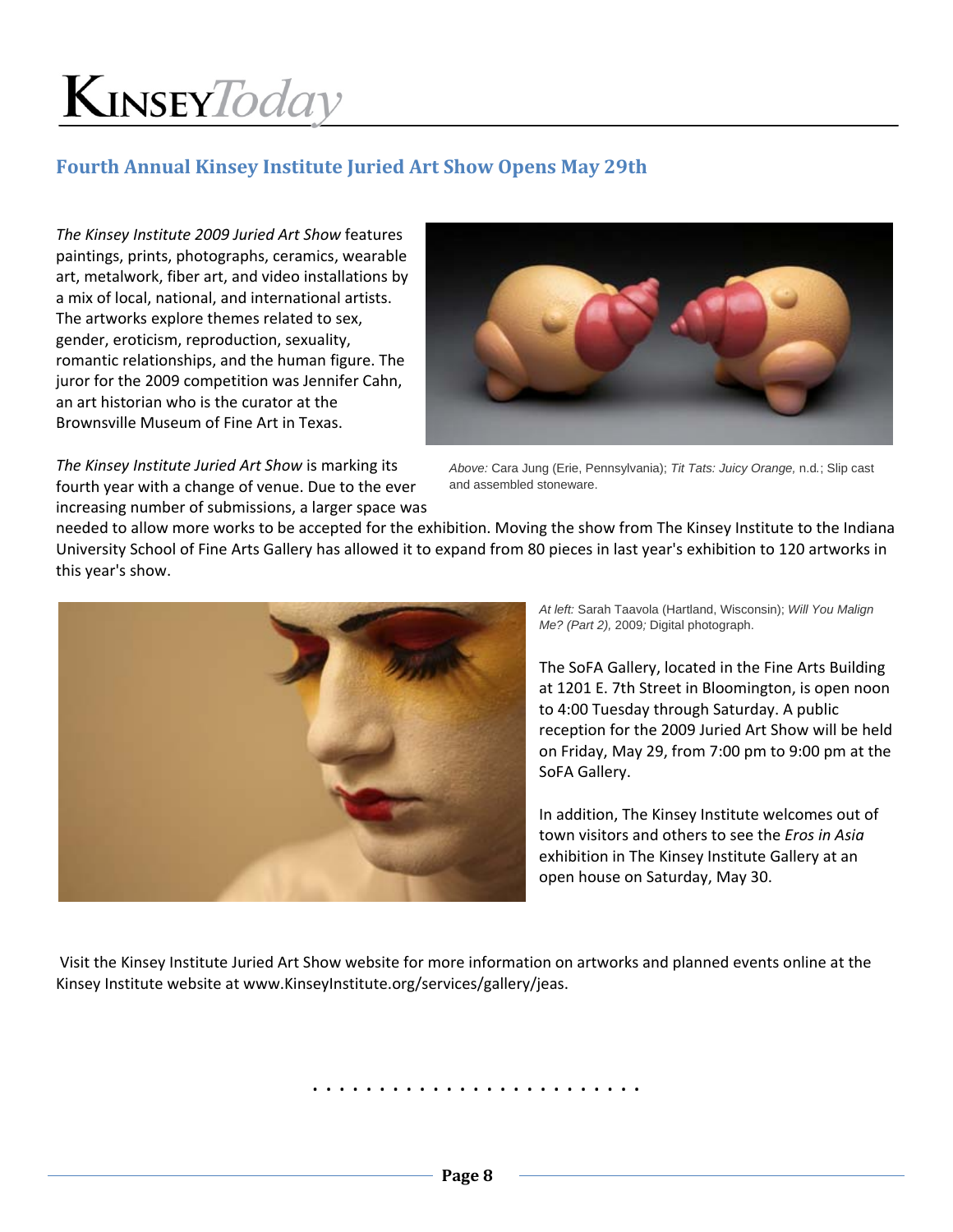#### **Documenting Same‐Sex Marriage**

As the debate and changes unfold at a dizzying speed around the right to marry, The Kinsey Institute is growing an archive of material on the topic for current and future scholars to document and analyze this social, legal, and cultural phenomenon.

*Right:* These same-sex marriage dolls, donated to the Kinsey Institute by Kenneth Anger, are designed to top wedding-cakes.

A search for titles in the library, using keywords 'gay marriage,' revealed over 60 entries, including George Chauncey's authoritative *Why Marriage: The History Shaping Today's Debate Over Gay Equality*; legal advocate Evan Wolfson's *Why Marriage Matters: America, equality, and gay people's right to marry*; Suzanna Walters' provocative *All the Rage: the story of gay visibility in America*; and an audio recording from the Brookings Institute, *A Matter of Faith: Religion in the 2004 Presidential Election*. Along with the published books, there are



numerous magazines and pamphlets covering news, events, and legal decisions concerning same-sex marriage.

Besides these current holdings, the Kinsey library staff compiled more than 40 bibliographies in the 1980s, including a one entitled "Homosexual Marriages" (PDF).



*At left: Eric and Sean*, one of several photographs donated by photographer Herbert Ascherman Jr.

This document lists 118 citations, from articles, books and pamphlets on same-sex parenting, laws, sex, psychology, and other issues related to gay and lesbian relationships. Included in the citations is a 1943 article from *Psychoanalytic Review*, the "Psychological Implications of the Male Homosexual Marriage" and a *Journal of Family Law* comment on "Constitutional Aspects of the Homosexual's Right to a Marriage License."

Digging more deeply into the catalog, might reveal personal diaries of longterm same-sex unions, or cross-cultural accounts of commitment ceremonies.

The Kinsey Institute art collection holds a growing number of images of samesex pairs. Cleveland artist Herbert Ascherman Jr. has been taking portraits of gay and lesbian couples for years, and he is now donating these prints to the Institute's contemporary photography collection. Our most regular contributor, Kenneth Anger, recently sent an addition to his archive - two pairs of three-inch tall same-sex partners, destined for the top of a wedding cake.

**. . . . . . . . . . . . . . . . . . . . . . . . .**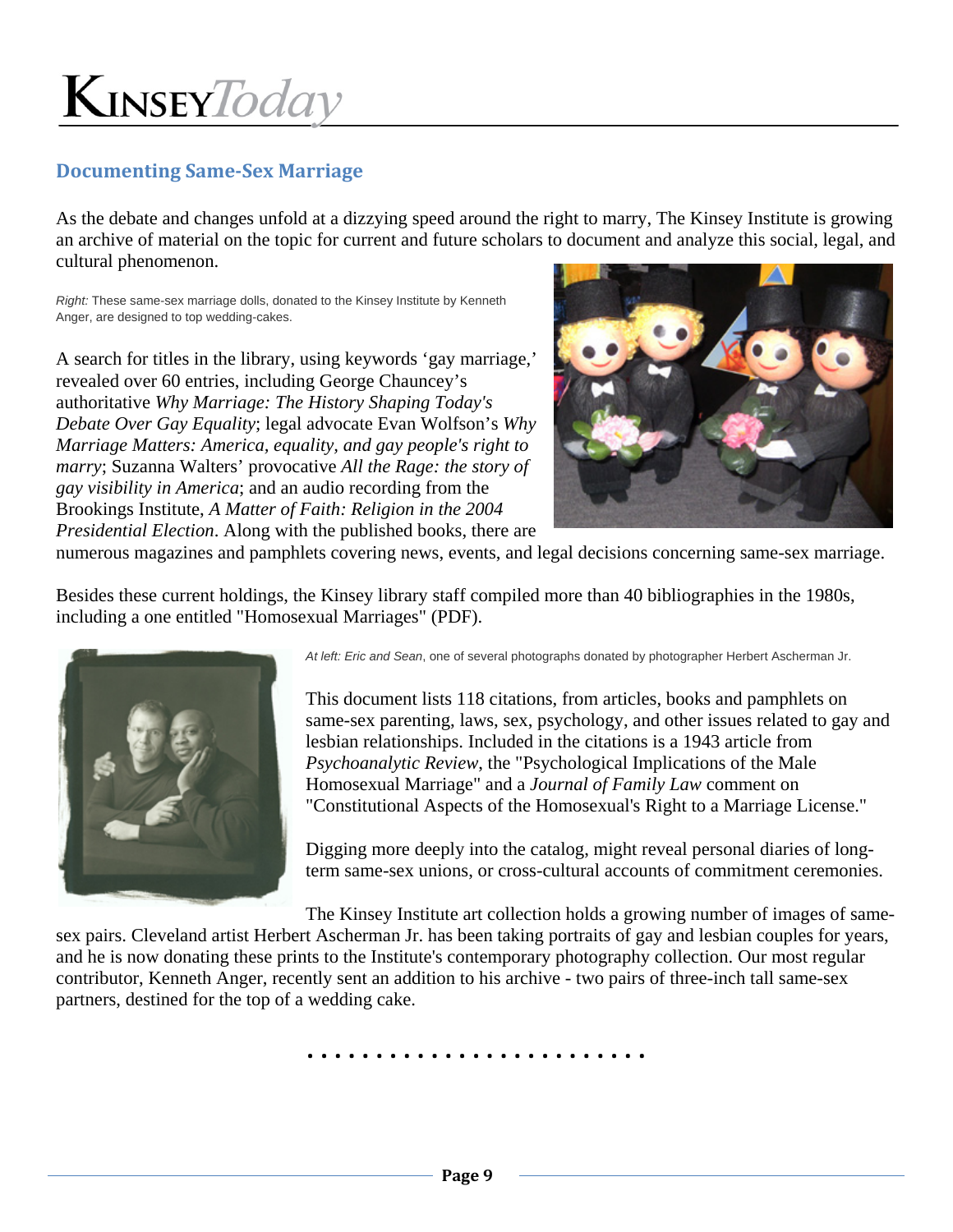

#### **New Gifts to the Art Collection**

With the help of funds donated to support the art collection, the Institute has acquired a rare German Renaissance engraving by Hans Sebald Beham (1500‐1550).

Titled *Chastity of Joseph*, the print depicts an event from the Book of Genesis, in which Potiphar's wife makes an unsuccessful attempt to seduce Joseph, a slave trusted by Potiphar to run his household. Although many artists have illustrated this scene, Beham's version is unusual as Joseph is shown nude with an erect penis.

*Right:* H.S. Beham, *Chastity of Joseph*, 1526, engraving





Among the new donations to the Kinsey art collection are works by the American photographer Herb Ritts (1952‐2002), including this portrait of Olympic diver and AIDS education advocate Greg Louganis.

The Herb Ritts Foundation gave four photographs to The Kinsey Institute art collection in 2006, and also donated several books of Ritts' work for the Kinsey Institute library.

At left: Herb Ritts, *Greg Louganis*, Hollywood, 1985, gelatin silver print, ©Herb Ritts Foundation.